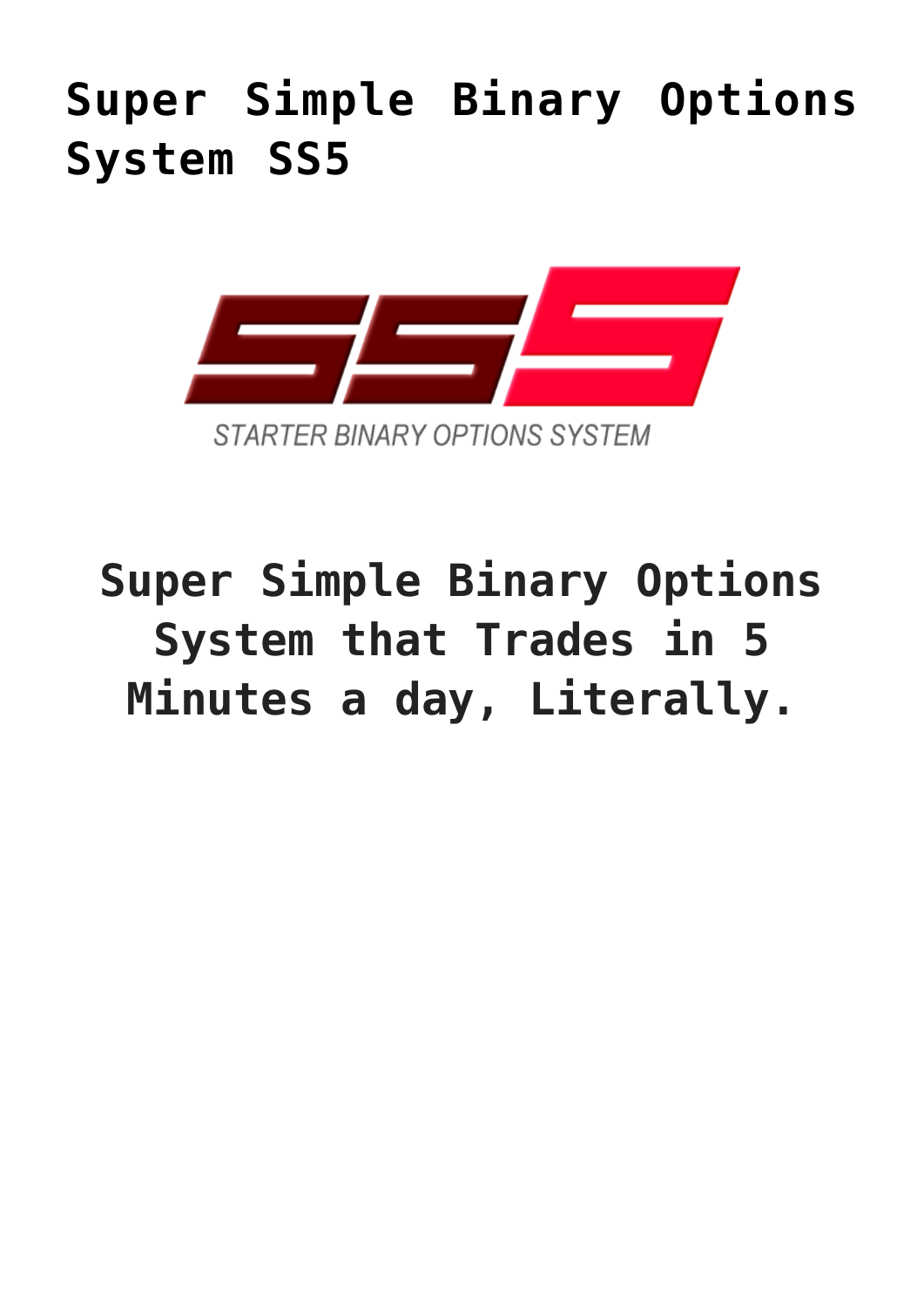A nifty new 5 minute binary options system that allows you to come into the market for USA open time and EURO open time, place your trade usually and usually be done within 5 minutes

Add SS5 Binary Options System to your arsenal and have an extra opportunity to make money from the binary options markets. Plus you can use the core strategy of this system to experiment with other time frames and other binary options expirations.



Check out the systems results below. Results are based on taking every trade.

For those of you looking for something simple but highly accurate then SS5 is a good addition to your binary options trading arsenal.

- Honed into open times of markets for the sake of trading extra momentum thereby giving you and edge
- Can be applied to other times as you find fit
- 5 minutes of trading and that's it.
- This system was designed to be ultra simple but you can take the strategy of this system and build upon it into something more robust if so inspired.
- Near 80% winning systems results as seen below

Sometimes we just get awfully complicated for no really good reason. Sometimes just a simple system will do some folks very well. You don't have to trade the markets all day. What if you can do a little knick-knack trade ever day and potentially average at a profit?

Ultimately what counts in trading is the ability to NET out a profit. If you can trade a solid trading setup that has the ability solidly net out a profit so, with revenues minus costs then you have the ability to make money in trading. The secret to making large amounts of money over time it is to have this solid way of trading and then simply grow your trading position size as your account grows. That's really it. Most complicate things way too much which is why they probably don't succeed.

Here's a performance simple below the system. The results are based on the entry rules. This is what you would be buying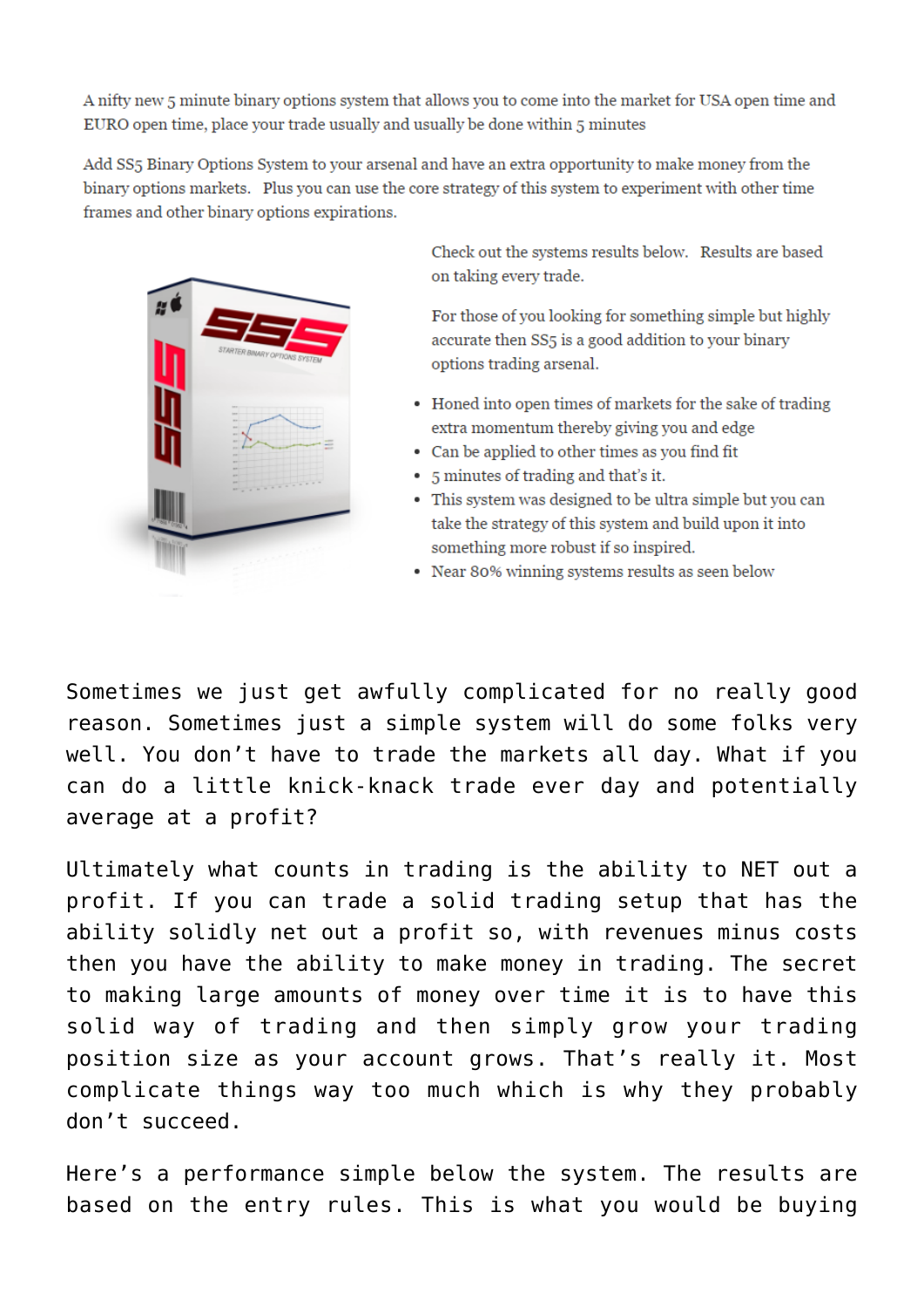when you get this course which will teach you the system.

| <b>EURUSD</b> | W |
|---------------|---|
|               | W |
|               | W |
|               | W |
|               | W |
|               | W |
|               | L |
|               | W |
|               | W |
|               | L |
|               | W |
|               | W |
|               | W |
|               | W |
|               | L |
|               | L |
|               | W |
|               | W |
|               | W |
| 31-0ct        | W |
|               | W |
|               | W |
|               | W |
|               | L |
|               | W |
|               | W |
|               | W |
|               | L |